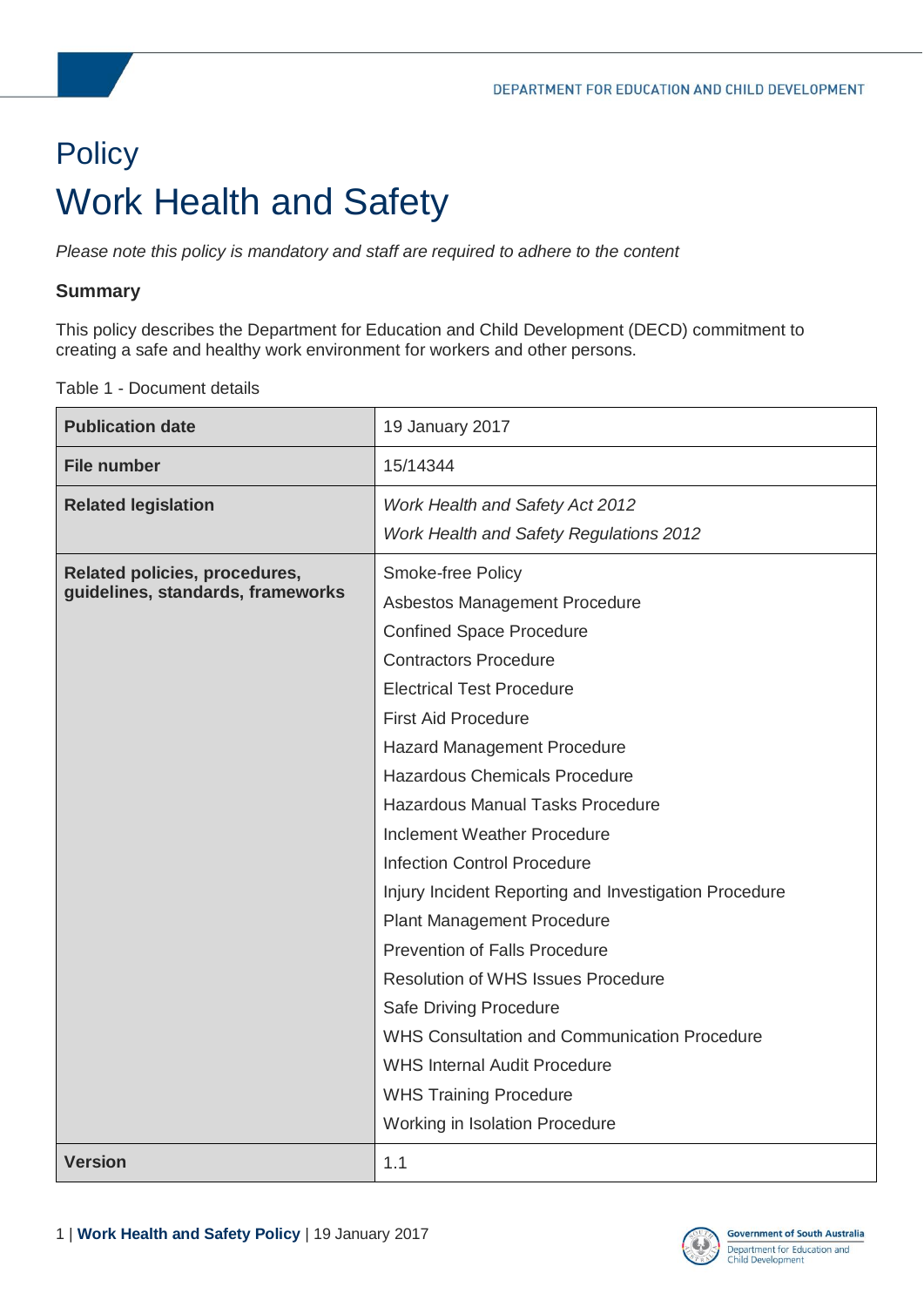| <b>Replaces</b>                                                | Work Health and Safety and Injury Management Policy                                                                             |
|----------------------------------------------------------------|---------------------------------------------------------------------------------------------------------------------------------|
| <b>Policy officer (position)</b>                               | <b>Senior Safety Consultant</b>                                                                                                 |
| <b>Policy officer (phone)</b>                                  | 8226 1759                                                                                                                       |
| <b>Policy sponsor (position)</b>                               | Director, Health and Safety Services                                                                                            |
| <b>Executive director responsible</b><br>(position and office) | Executive Director, People and Culture                                                                                          |
| <b>Applies to</b>                                              | All persons entering or using DECD premises or involved in a<br>DECD activity, including all DECD workers and other<br>persons. |
| <b>Key words</b>                                               | Work, health, safety, WHS                                                                                                       |
| <b>Status</b>                                                  | Approved                                                                                                                        |
| <b>Approved by</b>                                             | <b>Executive Director, People and Culture</b>                                                                                   |
| <b>Approval date</b>                                           | 17 January 2017                                                                                                                 |
| <b>Review date</b>                                             | 14 April 2019                                                                                                                   |

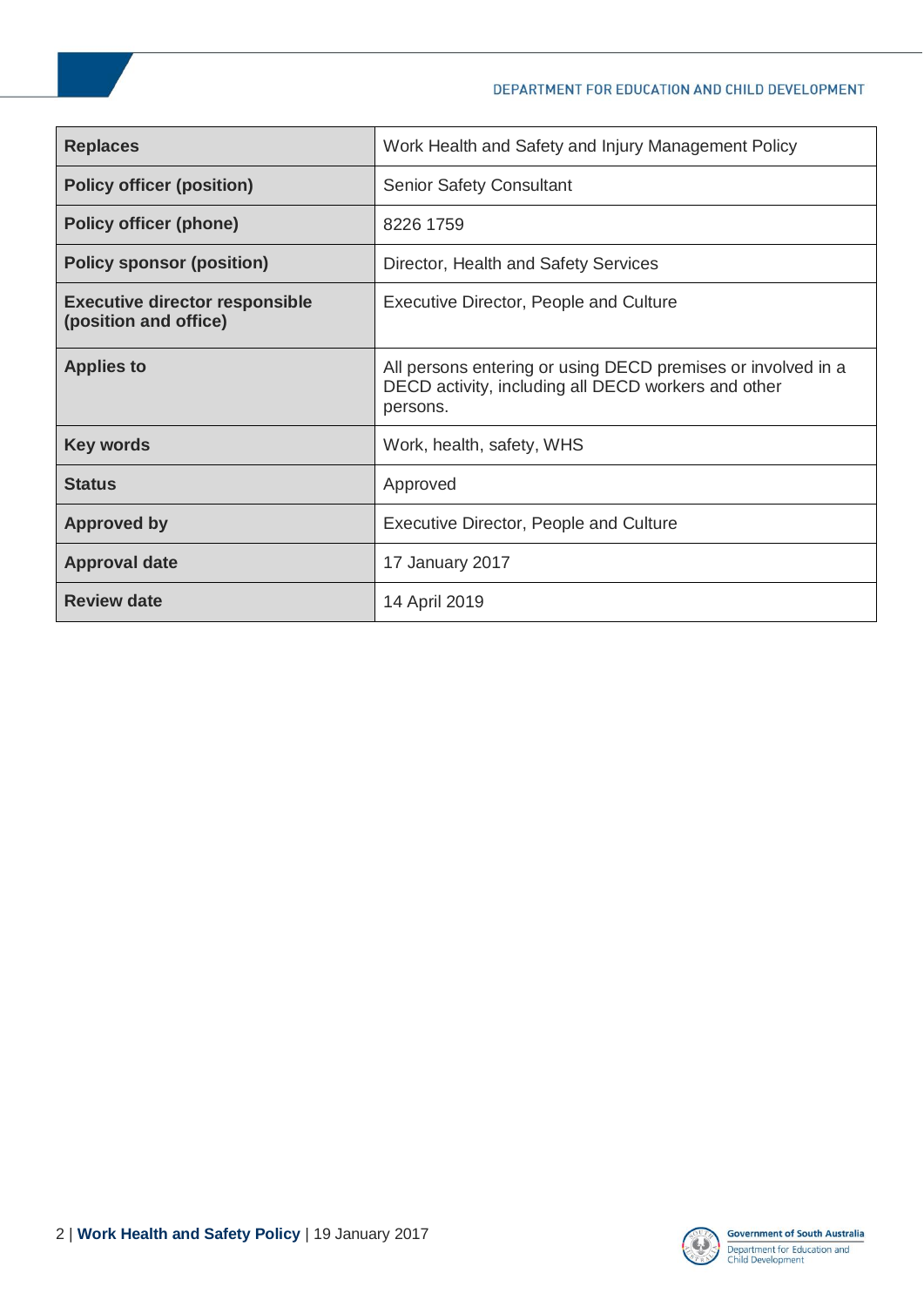#### Table 2 - Revision record

| <b>Date</b>  | <b>Version</b> | <b>Revision description</b>        |
|--------------|----------------|------------------------------------|
| April 2016   | 1.0            | New policy                         |
| January 2017 | 1.1            | Minor edits- updated broken links. |
|              |                |                                    |

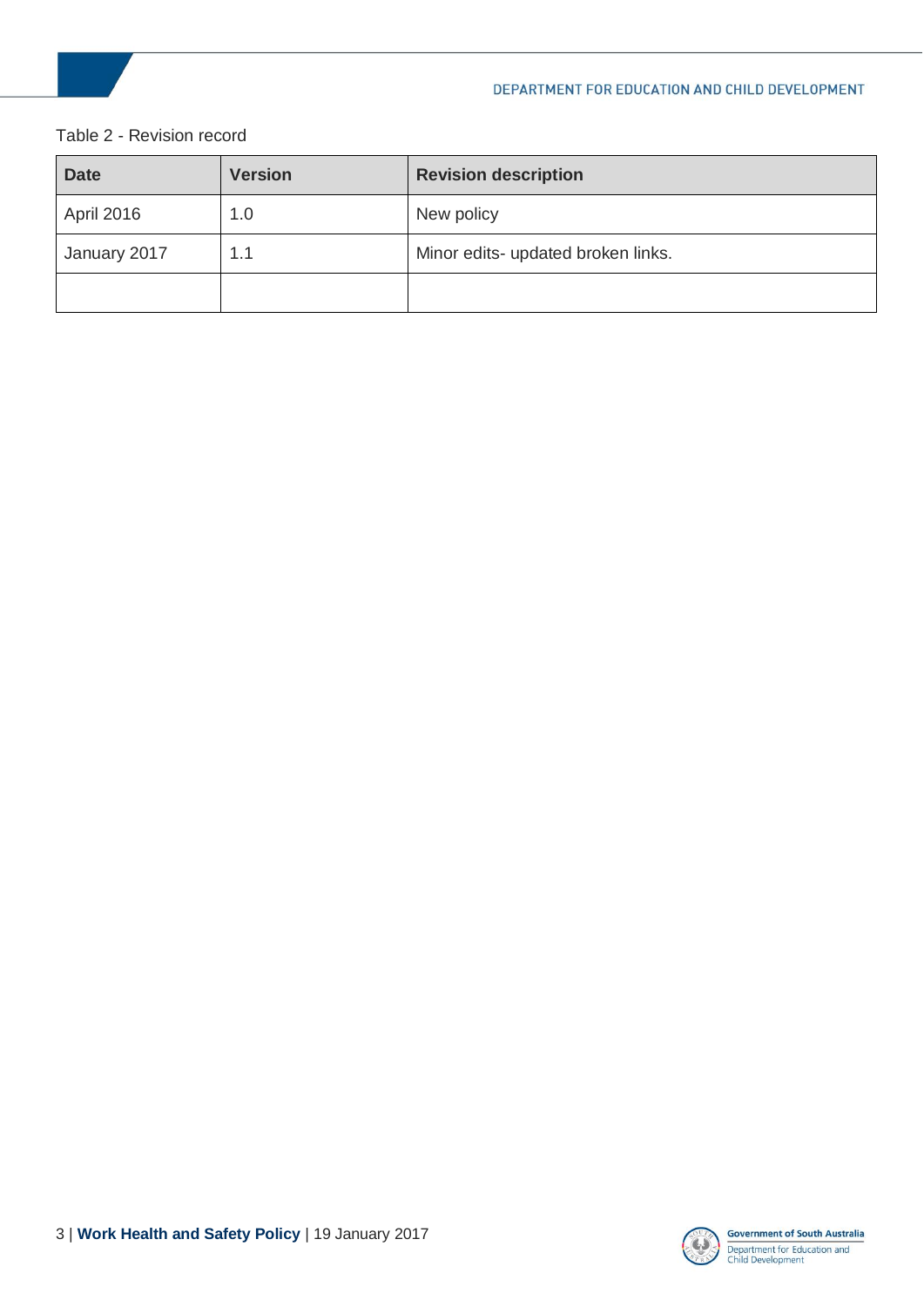#### <span id="page-3-0"></span>**Table of Contents**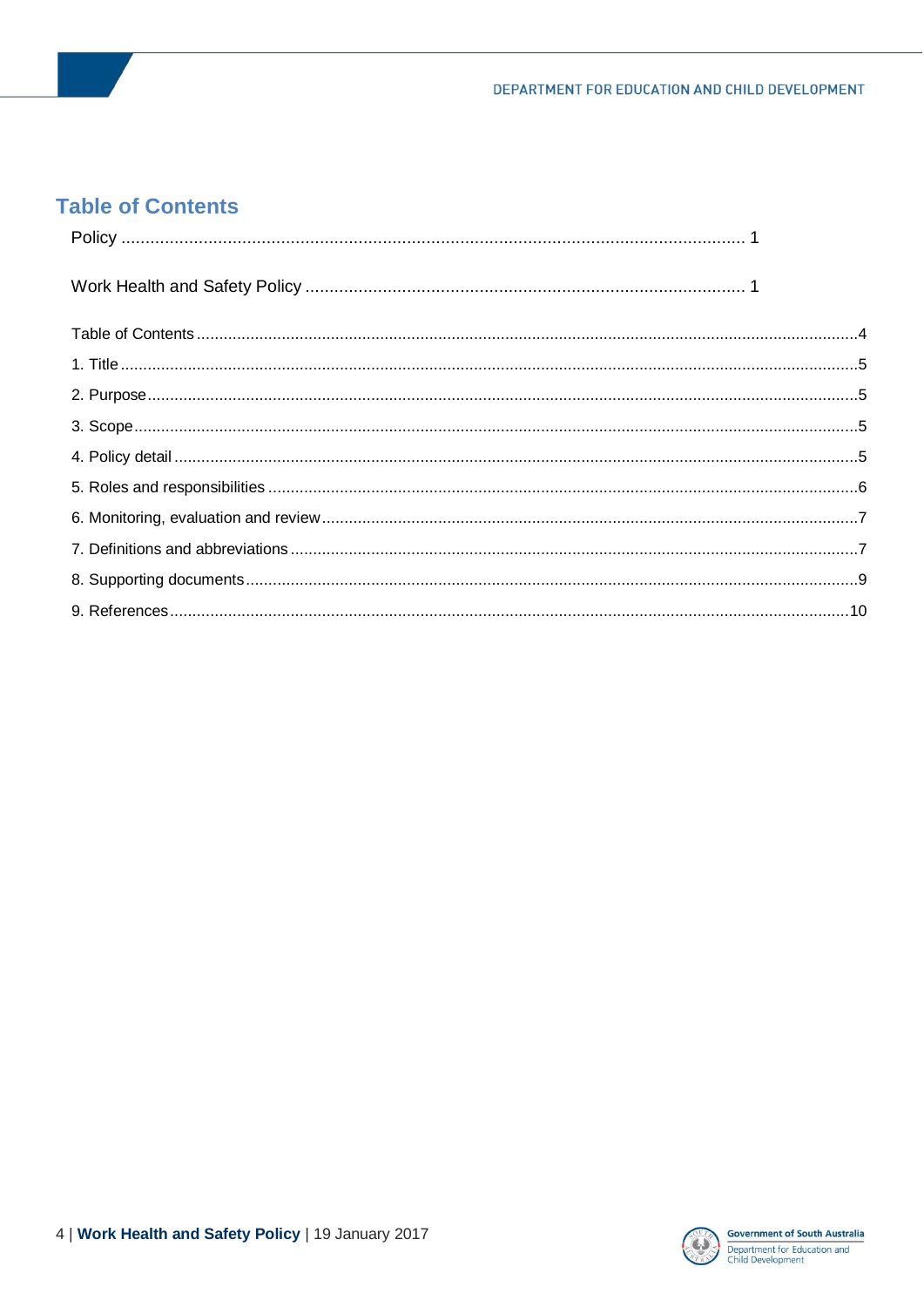# <span id="page-4-0"></span>1. Title

Work Health and Safety (WHS) Policy

# <span id="page-4-1"></span>2. Purpose

This policy describes DECD's commitment to creating a safe and healthy work environment for workers to ensure legislative compliance with the *Work Health and Safety Act 2012* and associated regulations.

#### <span id="page-4-2"></span>3. Scope

This policy applies to all persons entering or using DECD premises or involved in a DECD activity, including all DECD workers and other persons.

### <span id="page-4-3"></span>4. Policy detail

DECD is committed to continuously improving safety performance and outcomes and will:

- Assign the highest business priority to the safety and wellbeing of workers and other persons.
- Not condone behaviour which is not conducive to maintaining a safe and healthy work environment.
- Engage and consult with workers and other persons and their representatives to understand and consider their views when making decisions that impact on their health, safety and wellbeing.
- Develop the capacity and knowledge of workers and other persons to proactively manage hazards and known WHS risks, so far as is reasonably practicable, and empower them to control or escalate risks.
- Lead, train and instruct workers and other persons on conducting their work in a safe and sustainable manner.
- Support and encourage the prompt resolution of WHS issues at a local level.
- Report all injuries and near miss incidents.
- Investigate all injuries that result in loss of time from work for system learnings and improvement.
- Implement and monitor targeted primary prevention strategies to reduce the incidence rate and severity of harm; and achieve objectives and targets outlined in the 'Building Safety Excellence in the Public Sector 2015-2020' strategy.
- Embed safety programs, procedures and processes into existing core business processes with measurable targets and objectives.
- Meet minimum WHS legislative obligations through continuous improvement.
- Monitor and evaluate system conformance and maturity through annual site self-assessments and internal audit program.

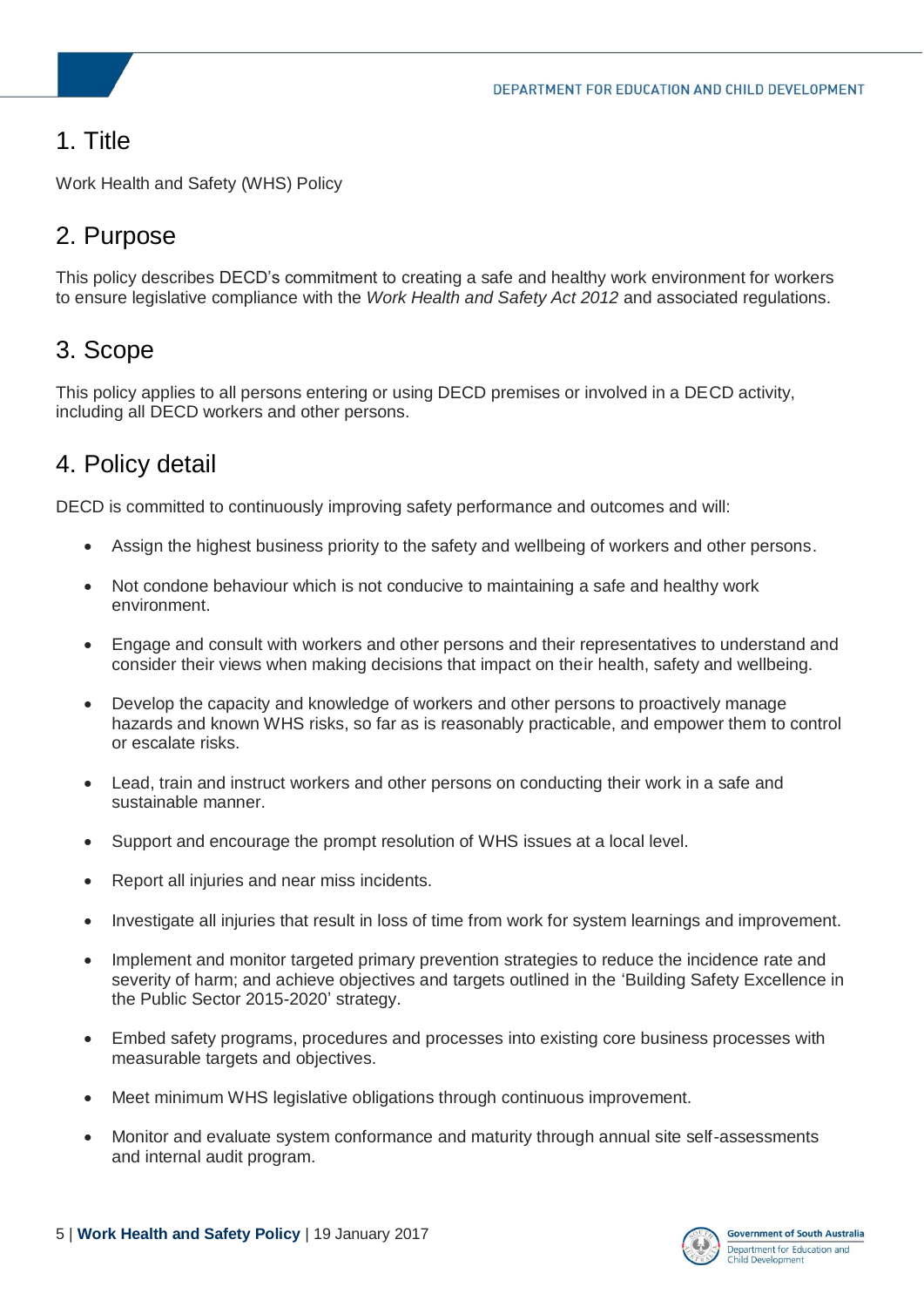Ensure that all Job and Persons Specifications contain clearly defined roles, responsibilities and accountabilities; where everybody is responsible for maintaining a safe and healthy work environment. Ensure the appropriate allocation of resources for the implementation, monitoring and review of the Safety Management System.

# <span id="page-5-0"></span>5. Roles and responsibilities

Table 3 - Roles and responsibilities

| <b>Role</b>                                                                                                                    | Authority/responsibility for                                                                                                                                                                                                                                                                                                                                             |
|--------------------------------------------------------------------------------------------------------------------------------|--------------------------------------------------------------------------------------------------------------------------------------------------------------------------------------------------------------------------------------------------------------------------------------------------------------------------------------------------------------------------|
| Senior Executive Group Members and<br><b>Unit/Education Directors</b>                                                          | Lead and have primary responsibility for the<br>$\bullet$<br>correct implementation of the Safety<br>Management System in DECD sites within<br>designated partnerships/business units. This<br>is demonstrated through: monitoring of site<br>performance, enforcing standards, ensuring<br>observance of procedures and allocation of<br>financial and human resources. |
|                                                                                                                                | Ensuring DECD complies with its obligations<br>$\bullet$<br>in accordance with the Work Health and<br>Safety Act 2012 and the Work Health and<br>Safety Regulations 2012.                                                                                                                                                                                                |
|                                                                                                                                | Acquiring and maintaining an up-to-date<br>$\bullet$<br>knowledge of all work health and safety<br>matters associated with the operational<br>requirements.                                                                                                                                                                                                              |
|                                                                                                                                | Ensuring appropriate systems, processes and<br>$\bullet$<br>resources are in place to identify, monitor and<br>review WHS information, hazards and<br>incidents.                                                                                                                                                                                                         |
|                                                                                                                                | Regularly consulting with all relevant<br>$\bullet$<br>stakeholders and effectively communicating<br>and disseminating information pertaining to<br>WHS performance and decisions.                                                                                                                                                                                       |
|                                                                                                                                | Demonstrating a commitment to building<br>$\bullet$<br>safety excellence.                                                                                                                                                                                                                                                                                                |
| Site Manager including Principals, Leaders and<br>Supervisors responsible for the management or<br>control of a DECD workplace | Promote and create a safe work environment<br>$\bullet$<br>by implementing the Safety Management<br>System at their site which includes the<br>responsibility and authority for safety and<br>wellbeing over employees, contactors,<br>volunteers, children/young people, volunteers<br>and other visitors when working for DECD.                                        |
|                                                                                                                                | Ensure that all employees are provided with<br>$\bullet$<br>appropriate training and resources to perform<br>their duties safely; investigate injuries that<br>result in loss of time from work and implement<br>appropriate corrective actions; and effectively                                                                                                         |

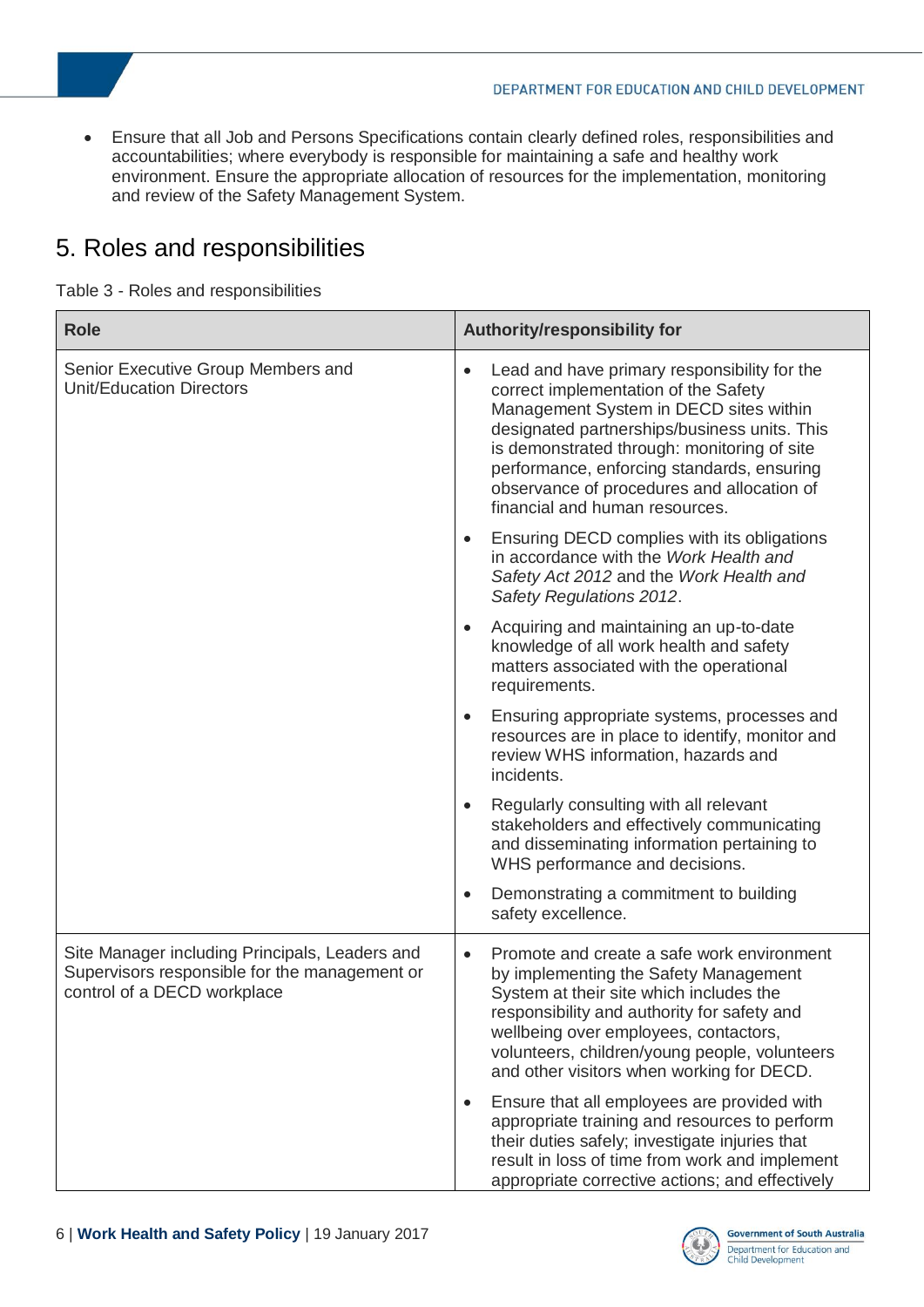| <b>Role</b>   | Authority/responsibility for                                                                                                                                                                                                                                                                          |
|---------------|-------------------------------------------------------------------------------------------------------------------------------------------------------------------------------------------------------------------------------------------------------------------------------------------------------|
|               | manage workplace hazards through<br>consultation with employees and other duty<br>holders.                                                                                                                                                                                                            |
| Workers       | Contribute to maintaining a safe and healthy<br>$\bullet$<br>work environment by taking personal<br>accountability by identifying and reporting<br>incidents, hazards and injuries in accordance<br>with DECD policy and procedure, and<br>cooperating and complying with reasonable<br>instructions. |
| Other persons | Taking reasonable care for his or her health<br>$\bullet$<br>and safety and that his or her acts or<br>omissions do not adversely affect the health<br>and safety of other persons.                                                                                                                   |
|               | Complying with any reasonable DECD policy,<br>$\bullet$<br>procedure and instruction that is given by the<br>site manager in relation to WHS.                                                                                                                                                         |

### <span id="page-6-0"></span>6. Monitoring, evaluation and review

This policy will be subject to review every three years by Health and Safety Services, or earlier if there has been a change in any legislation or government policy.

Grievances about the policy will be addressed in line with DECD Complaint Resolution Procedures.

# <span id="page-6-1"></span>7. Definitions and abbreviations

Table 4 - Definitions and abbreviations

| <b>Term</b> | <b>Meaning</b>                                                                                                                 |
|-------------|--------------------------------------------------------------------------------------------------------------------------------|
| <b>DECD</b> | The Department for Education and Child<br>Development                                                                          |
| Hazard      | A hazard is a situation or thing that has the<br>potential to cause harm/injury to people, property<br>or the environment.     |
| Incident    | An occurrence or event that has caused or could<br>cause harm and includes all injury, illness, hazard<br>and property damage. |
| Injury      | Means damage or harm done to or suffered by a<br>person or thing.                                                              |

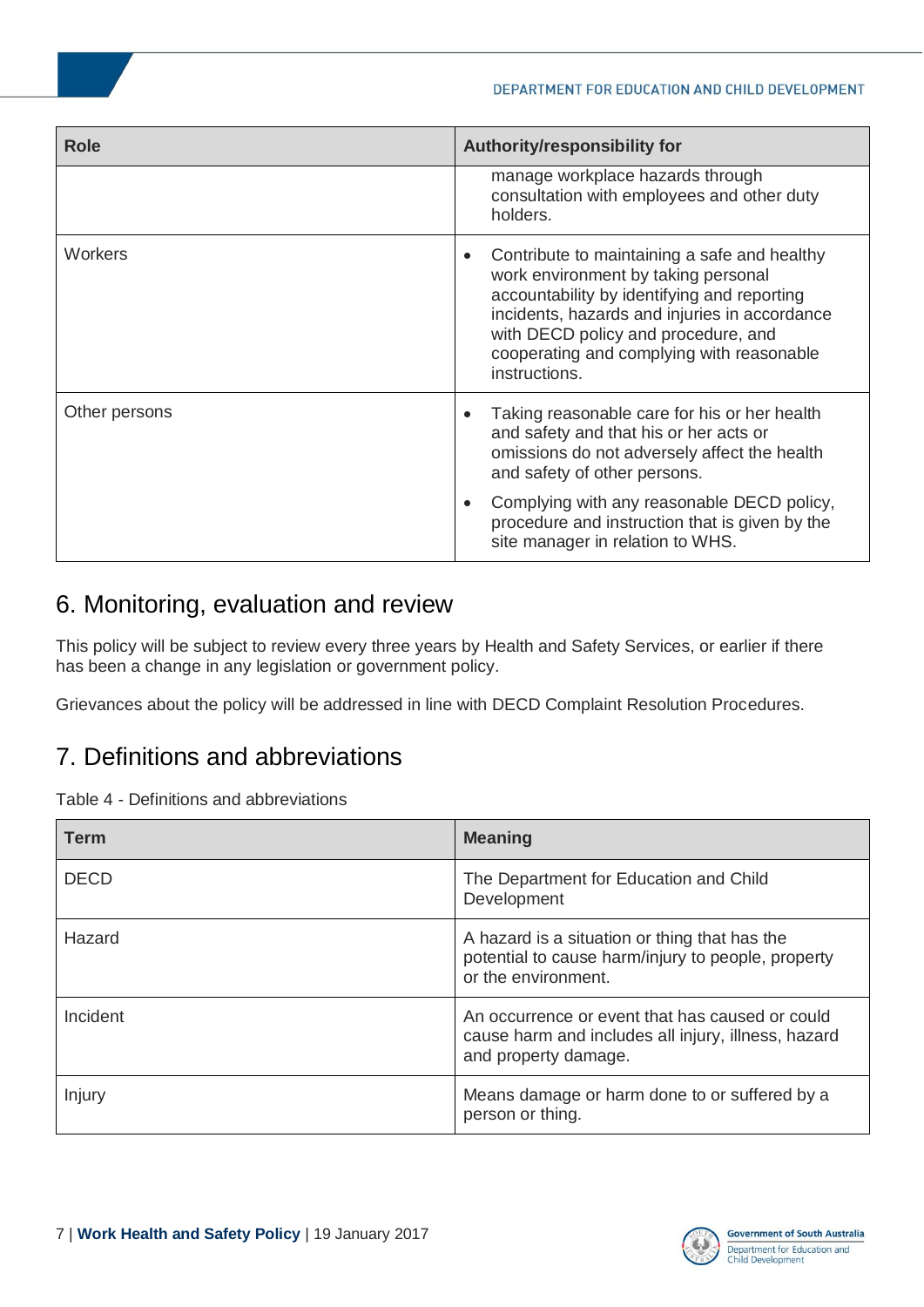| <b>Term</b>              | <b>Meaning</b>                                                                                                                                                                                                                                                                                                                                               |
|--------------------------|--------------------------------------------------------------------------------------------------------------------------------------------------------------------------------------------------------------------------------------------------------------------------------------------------------------------------------------------------------------|
| Other persons            | Other persons include the following:<br>student<br>young person<br>child<br>clients<br>visitors<br>parent/carer<br>any other person who attends a DECD<br>workplace from time to time.                                                                                                                                                                       |
| Reasonably practicable   | Reasonably practicable is defined in s.18 of the<br>Act in relation to a duty to ensure health and<br>safety, means that which is, or was at a particular<br>time, reasonably able to be done in relation to<br>ensuring health and safety, taking into account<br>and weighing up all relevant matters including<br>those matters outlined in this section. |
| <b>Risk</b>              | Is the possibility that harm, death, injury or illness<br>might occur when exposed to a hazard.                                                                                                                                                                                                                                                              |
| Safety Management System | A group of DECD safety policy, procedures,<br>programs and activities which include processes<br>and resources implemented by DECD to ensure<br>compliance with legislative and policy obligations.                                                                                                                                                          |
| Site manager             | Any person who has the responsibility,<br>management or control of a DECD workplace.<br>This includes but is not limited to Executive<br>Directors, Education Directors, Directors,<br>Principals, Pre-school Directors, Managers and<br>Supervisors.                                                                                                        |
| Worker                   | A worker is defined as any person who works for<br>DECD as a:<br>employee<br>trainee<br>volunteer<br>outworker<br>apprentice<br>work experience student<br>contractor or sub-contractor<br>employees of a contractor or sub-<br>contractor<br>employee of a labour hire company<br>assigned to work for DECD.                                                |

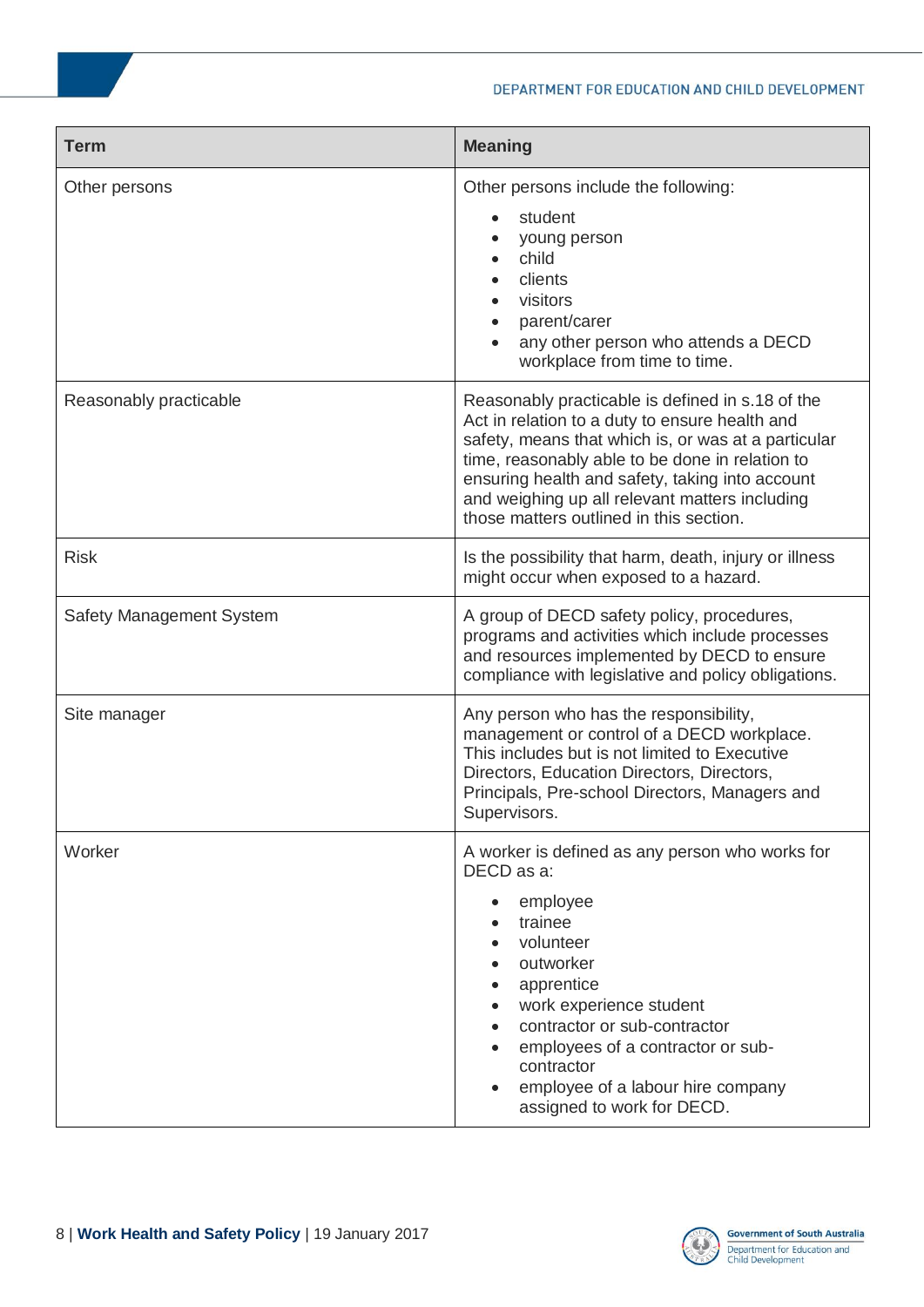| <b>Term</b> | <b>Meaning</b>                                                                                                                                                                                                                                    |
|-------------|---------------------------------------------------------------------------------------------------------------------------------------------------------------------------------------------------------------------------------------------------|
| Workplace   | All facilities and property, including land,<br>buildings, structures and outside areas whether<br>owned, rented, or leased by DECD, and all<br>vehicles owned, leased, rented, contracted for, or<br>controlled by DECD used for transportation. |

#### <span id="page-8-0"></span>8. Supporting documents

- [South Australia's Strategic Plan](http://saplan.org.au/media/BAhbBlsHOgZmSSIhMjAxMS8xMS8wNC8wMV8wMl8xNF8yMjNfZmlsZQY6BkVU/01_02_14_223_file)
- [Code of Ethics for the South Australian Public Sector](http://publicsector.sa.gov.au/policies-standards/code-of-ethics/)
- [Smoke-free Policy](https://myintranet.learnlink.sa.edu.au/library/document-library/controlled-policies/smoke-free-policy.pdf)
- [Asbestos Management Procedure](https://myintranet.learnlink.sa.edu.au/library/document-library/procedure/hr/health-and-safety/hazards/asbestos-management.pdf)
- [Confined Space Procedure](https://myintranet.learnlink.sa.edu.au/library/document-library/procedure/hr/health-and-safety/hazards/confined-space-procedure.pdf)
- [Managing External Contractors Procedure](https://myintranet.learnlink.sa.edu.au/library/document-library/report/hr/working-in-decd/ManagingContractorsProcedure.pdf)
- [Electrical Testing Procedure](https://myintranet.learnlink.sa.edu.au/library/document-library/procedure/hr/health-and-safety/hazards/electrical-testing-procedure.pdf)
- [Workplace First Aid Procedure](https://myintranet.learnlink.sa.edu.au/library/document-library/procedure/hr/health-and-safety/hazards/occupational-first-aid-procedure.pdf)
- [Hazardous Chemicals Procedure](https://myintranet.learnlink.sa.edu.au/library/document-library/procedure/hr/health-and-safety/hazards/hazardous-chemicals.pdf)
- [Hazardous Manual Tasks Procedure](https://myintranet.learnlink.sa.edu.au/library/document-library/procedure/hr/health-and-safety/hazards/Hazardous-manual-task-procedure.pdf)
- [Inclement Weather Procedure](https://myintranet.learnlink.sa.edu.au/library/document-library/procedure/hr/health-and-safety/hazards/inclement-weather-procedure.pdf)
- [Infection Control Procedure](https://myintranet.learnlink.sa.edu.au/library/document-library/procedure/hr/health-and-safety/hazards/infection-control.procedure.pdf)
- [Injury Incident Reporting and Investigation Procedure](https://myintranet.learnlink.sa.edu.au/library/document-library/procedure/hr/health-and-safety/hazards/injury-incident-reporting-and-investigation-procedure.pdf)
- [Plant Management Procedure](https://myintranet.learnlink.sa.edu.au/library/document-library/procedure/hr/health-and-safety/hazards/plant-machinery/plant-management-procedure.pdf)
- **[Prevention of Falls From Heights Procedure](https://myintranet.learnlink.sa.edu.au/library/document-library/procedure/hr/health-and-safety/hazards/managing-the-risk-of-falls-procedure.pdf)**
- [Resolution of WHS Issues Procedure](https://myintranet.learnlink.sa.edu.au/library/document-library/procedure/hr/health-and-safety/hazards/procedure-Resolution-of-WHS-Issues.pdf)
- [Safe Driving Procedure](https://myintranet.learnlink.sa.edu.au/library/document-library/procedure/hr/health-and-safety/hazards/driving-procedure.pdf)
- [WHS Consultation and Communication Procedure](https://myintranet.learnlink.sa.edu.au/library/document-library/controlled-procedures/work-health-and-safety-consultation-and-communication-procedure.pdf)
- [WHS Internal Audit Procedure](https://myintranet.learnlink.sa.edu.au/library/document-library/controlled-procedures/work-health-safety-internal-audit-procedure.pdf)
- [WHS Training Procedure](https://myintranet.learnlink.sa.edu.au/library/document-library/procedure/hr/health-and-safety/health-and-safety-training/whs-training-procedure.pdf)
- [Working in Isolation Procedure](https://myintranet.learnlink.sa.edu.au/library/document-library/procedure/hr/health-and-safety/hazards/working-in-isolation-procedure.pdf)